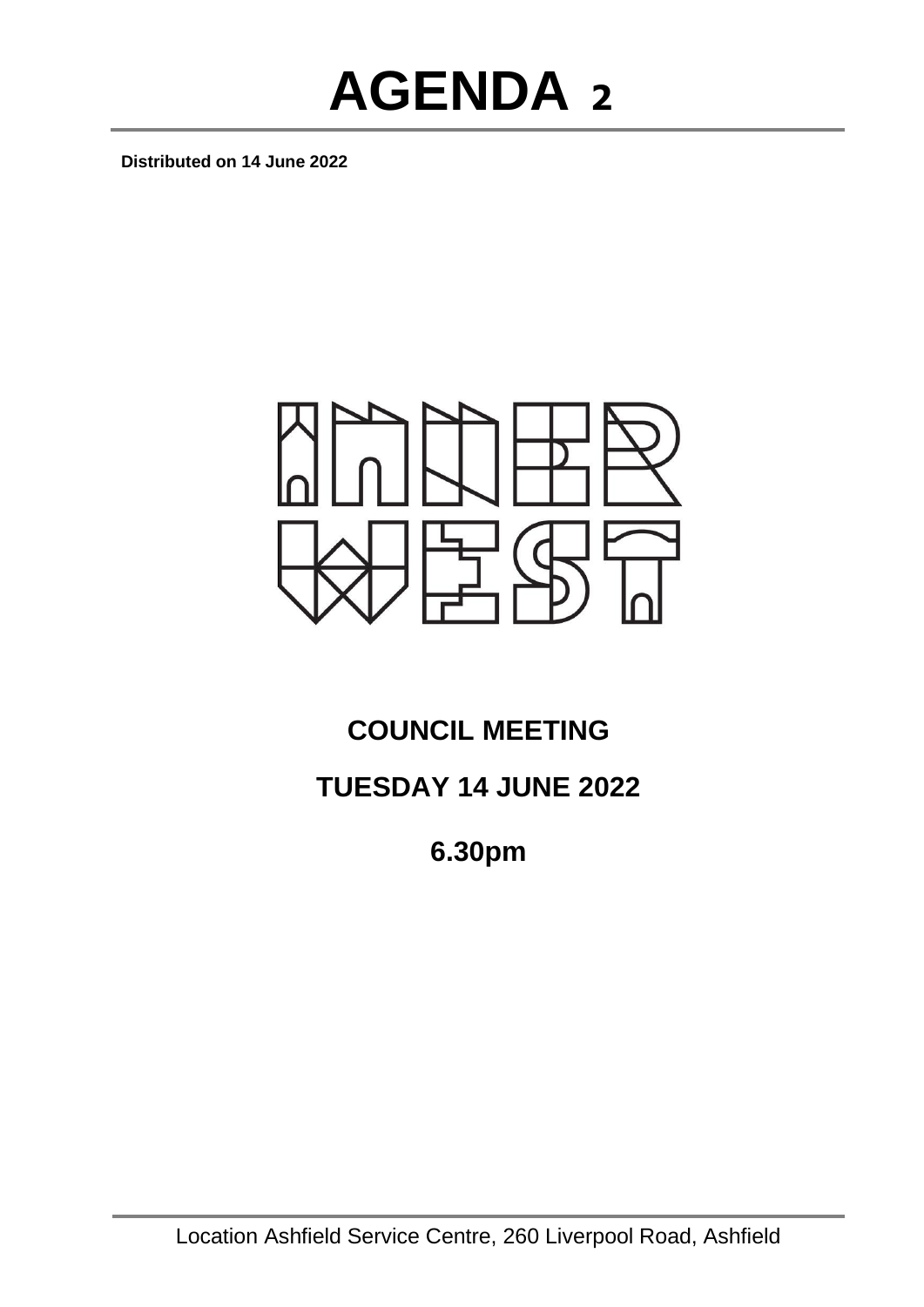## **MEETING AGENDA – PRECIS SUPPLEMENTARY ITEMS**

The following reports appear as late items with Mayoral approval as information required for the preparation of the report/s was not available at the time of distribution of the Business Paper.

#### **1 Mayoral Minutes**

| <b>ITEM</b> |                                                                                  | Page |
|-------------|----------------------------------------------------------------------------------|------|
|             | C0622(1) Item 32 Mayoral Minute: Cathy Edwards-Davis                             | -3   |
|             | C0622(1) Item 33 Mayoral Minute: Condolence Motion Kathleen Hamey                |      |
|             | C0622(1) Item 34 Mayoral Minute: Pedestrain Safety Hazards in High Traffic Areas | 5    |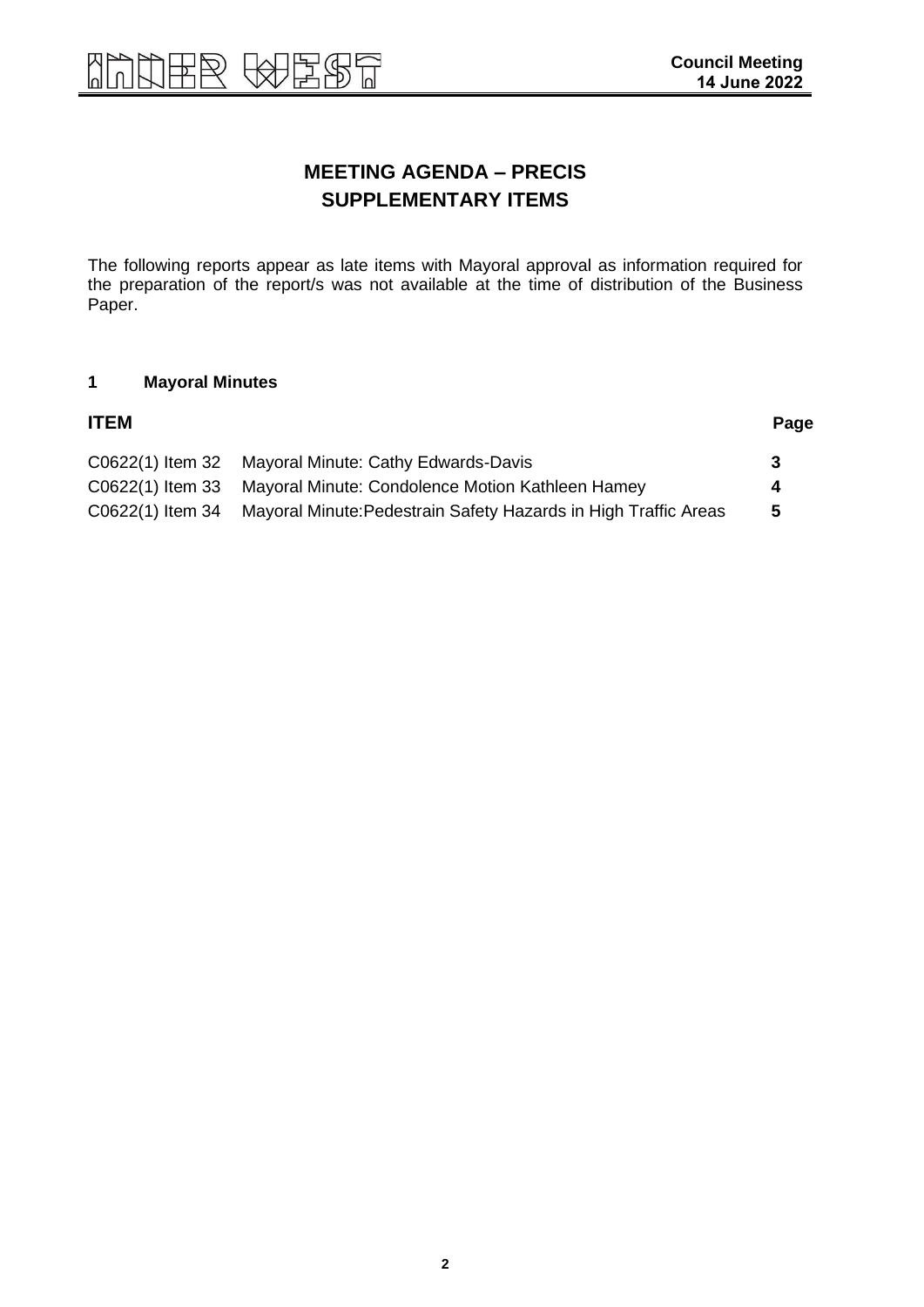

**Item No: C0622(1) Item 32 Subject: MAYORAL MINUTE: CATHY EDWARDS-DAVIS From: Councillor Darcy Byrne**

#### **MOTION:**

**That Council thank Cathy Edwards-Davis for her work for Council during the past 7 years of service with Inner West Council and Ashfield Council.** 

#### **Background**

Cathy Edwards-Davis joined Ashfield Council in 2015 as Director Works and Infrastructure after previously working at North Sydney Council and Woollahra Council.

Cathy was an integral part of the amalgamation of Inner West Council, pre and post-merger and worked in a number of roles such as Director Public Works, Group Manager Trees Parks and Sportsfields before commencing in her current role since as Director Infrastructure in 2019.

Cathy has worked through an enormous transition period for the Inner West Council involving significant changes to systems, processes and people. She has always conducted herself with the utmost professionalism and respect for staff, Councillors and the community.

Cathy was instrumental in the delivery of multiple infrastructure projects enjoyed by many of our community, such as Ashfield Aquatic Centre, Dawn Fraser Baths, Tempe Reserve, Cooks River Masterplan works and the development of the Greenway.

On behalf of everyone at Council, I would like to extend the thanks on behalf of Councillors, staff and the community for the service that Cathy Edwards-Davis has offered over her 7 years with Council.

#### **ATTACHMENTS**

Nil.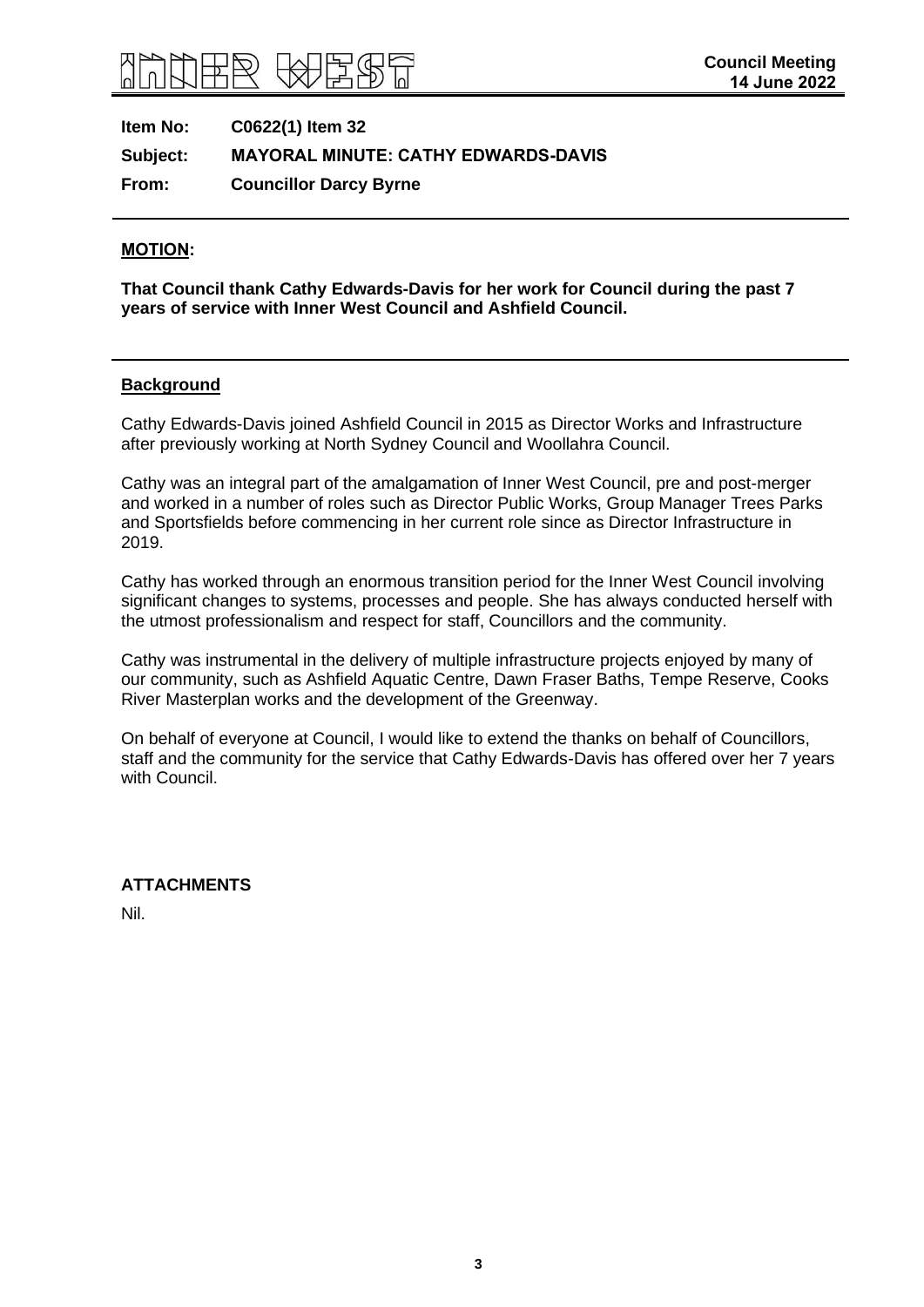# 田亥

<span id="page-3-0"></span>**Item No: C0622(1) Item 33 Subject: MAYORAL MINUTE: CONDOLENCE MOTION KATHLEEN HAMEY From: Councillor Darcy Byrne**

#### **MOTION:**

**That Council writes a letter of condolence to the family of Kathleen Margaret Hamey, expressing our sadness at her passing and commending the enormous contribution she made to the Balmain community both as a volunteer and local historian.** 

#### **Background**

The Inner West community recently lost a much-loved and valued Balmain local Kathleen Hamey.

Kathleen was born in Bexley in February 1932. She married Val Hamey in October 1954. They had two daughters, Glenda and Narelle.

The family moved to Birchgrove in 1985 where Kathleen quickly fell in love with the area and became deeply involved with the Balmain Association.

Kathleen was a guide at the Balmain Watch House, led walks around the area and soon became a well-respected local historian, tracing the history of families, houses, shops and commercial buildings.

This work led to her co-authoring several publications for the Balmain Association, including *Called to the Bar - 150 years of Pubs in Balmain & Rozelle* (1991) and *Balmain Peninsula Streets, Lanes and Places 1836-2017.* All these books are still in print.

As well as being active member of the Balmain Association, Kathleen knitted thousands of red poppies for Anzac Day over the years and was an active member of Balmain Library Knitters who knit for many charities including Balmain Hospital.

Up until the time of her stroke in 2017, Kathleen was also a member of Balmain Probus Club, Heritage Group of Leichhardt District, The National Trust, Rozelle Native Plant Nursery, City of Sydney Historical Assoc and Friends of Rookwood.

Kathleen played a large part in the saving and restoration of Clontarf Cottage and Balmain Glasshouse and helped with the Ballast Point Park and Telstra Park projects.

Prior to the amalgamation, Kathleen was also on the Leichhardt Council's Balmain Town Hall Management Committee.

Both she and Val were awarded an NSW Government Heritage Award in 2007.

Val, her husband, can still be seen zooming through the streets of Balmain on his motorised scooter on the way to the Strong Clinic at Balmain Hospital.

Kathleen is sadly missed by him, her daughters, friends, and local community.

A special thanks to Balmain resident Lyn White who provided us with this background.

#### **ATTACHMENTS**

Nil.